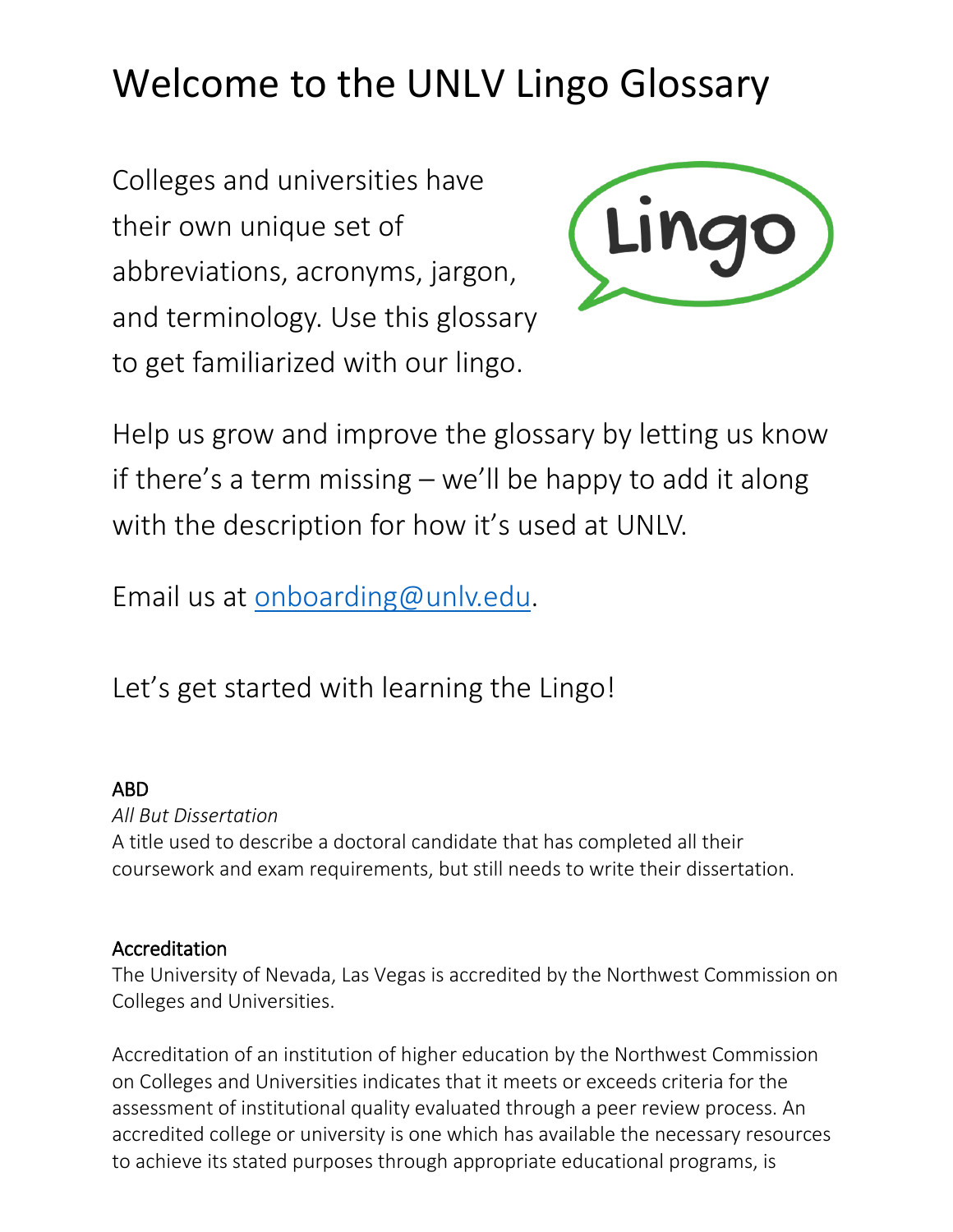substantially doing so, and gives reasonable evidence that it will continue to do so in the foreseeable future. Institutional integrity is also addressed through accreditation.

Accreditation by the Northwest Commission on Colleges and Universities is not partial but applies to the institution as a whole. As such, it is not a guarantee of every course or program offered, or the competence of individual graduates. Rather, it provides reasonable assurance about the quality of opportunities available to students who attend the institution.

Inquiries regarding an institution's accredited status by the Northwest Commission on Colleges and Universities should be directed to the administrative staff of the institution. Individuals may also contact: Northwest Commission on Colleges and Universities, [www.nwccu.org](http://www.nwccu.org/)

# ACE

## <https://www.it.unlv.edu/ace>

The ACE account allows you to login to various UNLV services and software applications with just one username and password.

# ACT

#### *American College Test*

The ACT is a standardized test used for college admission in the United States and is designed to assess a student's readiness for college-level academic work. The ACT covers four academic skill areas: English, mathematics, reading, and science reasoning. It also offers an optional direct writing test

# Add/Drop

A process that allows students to change their course schedule by adding or dropping courses.

#### Administrative Faculty

#### [www.unlv.edu/afc](http://www.unlv.edu/afc)

Administrative Faculty are employees who hold professional positions within the university of both a supervisory and non-supervisory capacity.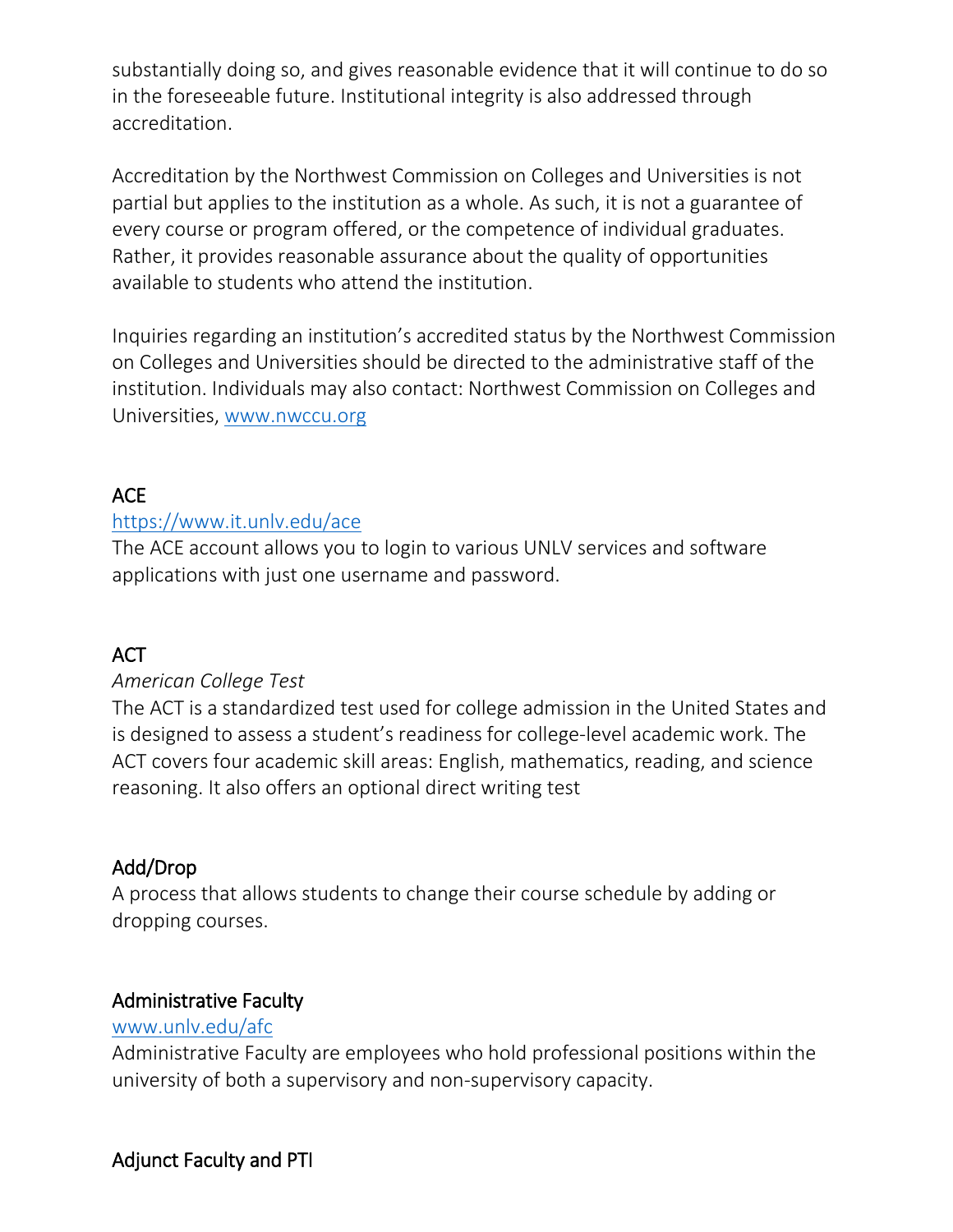Part time-instructors (PTI) at colleges and universities that are hired as needed (usually semester by semester) with no guarantees of continued employment.

#### Audit

Taking a class to gain knowledge about a subject without receiving a grade or credit toward a degree.

#### Board of Regents

Exclusive control and administration of the Nevada System of Higher Education (NSHE) is vested in a nonpartisan, elected Board of Regents by the Nevada State Constitution. The NSHE is considered a state agency, and its employees are defined as state employees, but the Board has constitutional autonomy to consider, approve, and coordinate policies for the system institutions. The Board of Regents represents all regions of Nevada.

For a current listing of the Board of Regents see: [http://system.nevada.edu/Nshe/index.cfm/administration/board](http://system.nevada.edu/Nshe/index.cfm/administration/board-ofregents/current-regents/)[ofregents/current-regents/](http://system.nevada.edu/Nshe/index.cfm/administration/board-ofregents/current-regents/)

The regents are elected for staggered six-year terms and do not receive compensation for their service as regents. The Board holds four regular meetings each year in addition to committee meetings. The meeting locations vary among the system institutions, with the majority of meetings held in Las Vegas and Reno. Because the NSHE is a state agency, some provisions governing employees' benefits are governed by the Nevada Revised Statutes. See Nevada Law Library at <http://www.leg.state.nv.us/law1.cfm>

#### BP

#### *Business Process*

When the term BP is used, it is often referring to a business process in which actions are performed in Workday. A Workday BP includes steps to complete a task. Components of the task are routed in a sequential order to various people who participate in a decision-making process that includes reviewing content and ultimately approving or declining the task or item.

# Campus Buildings and Acronyms

The physical address for the UNLV main campus is: 4505 S. Maryland Pkwy, Las Vegas, NV 89154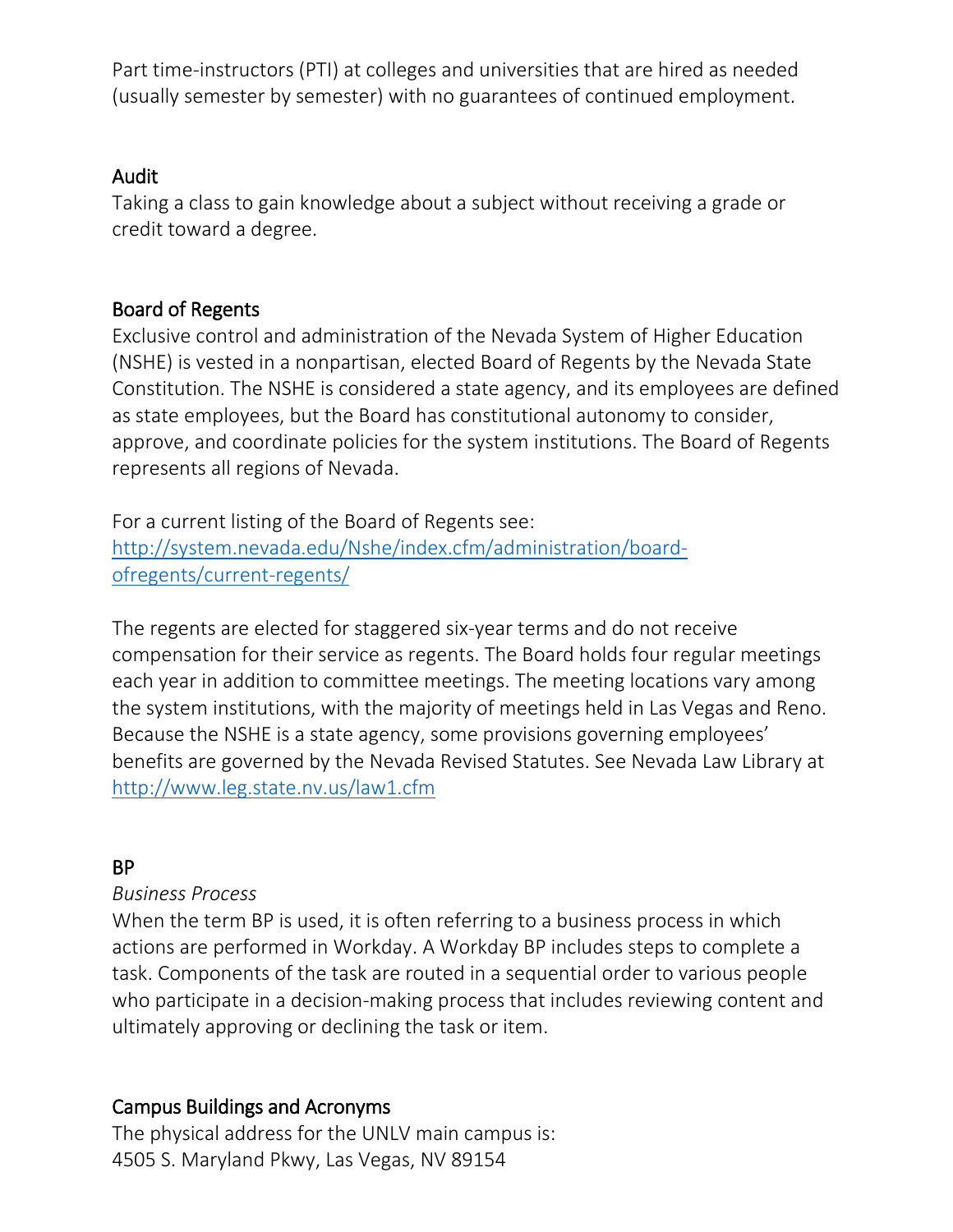For mailing purposes, you should supply the sender the 4-digit Mail Stop code to follow the zip code (e.g. 89154-1234). The Mail Stop helps to ensure that once your mail arrives on campus it is clear where to deliver it.

Visit the following web page for a Mail Stop listing: <https://www.unlv.edu/hr/contracts/dept-codes-sortable>

Below are the various building designations and names. Each building at the university has a designation of, usually, 3 letters (sometimes 2 or 4 and may include numbers). The address is the main campus unless otherwise specified. Students sometimes see on their schedule, under building, TBD and understandably mistake it for a designation. TBD is To Be Determined.

Learn more about our buildings and their locations at: <https://www.unlv.edu/maps/buildings>

ALB: ACCELERATOR LAB BUILDING ARC: PAUL B. SOGG ARCHITECTURE BUILDING ASC: ACADEMIC SUCCESS CENTER - CLAUDE I. HOWARD BUILDING BDC: BENNETT PROFESSIONAL DEVELOPMENT CENTER BEH: FRANK AND ESTELLA BEAM HALL BGC: JOHN D. JACKIE GAUGHAN BOYS AND GIRLS CLUB BHS: ROD LEE BIGELOW HEALTH SCIENCES BKS: UNLV BOOKSTORE BMC: LEE AND THOMAS BEAM MUSIC CENTER BPB: ROBERT L. BIGELOW PHYSICS BSL: WILLIAM S. BOYD SCHOOL OF LAW CAEO: CENTER FOR ACADEMIC ENRICHMENT AND OUTREACH CBC: CAROL C. HARTER CLASSROOM BUILDING COMPLEX CDC: CENTRAL DESERT COMPLEX CEB: WILLIAM D. CARLSON EDUCATION CHE: CHEMISTRY BUILDING CLB-1: CAMPUS LAB BUILDING 1 CLB-2: CAMPUS LAB BUILDING 2 CNC: CATHOLIC NEWMAN CENTER COX: COX PAVILION CSB: CAMPUS SERVICES BUILDING DAY: DAYTON COMPLEX DIN: HAZEL M. WILSON DINING COMMONS EMS: ELLER MEDIA SOFTBALL STADIUM EPA: ENVIRONMENTAL PROTECTION AGENCY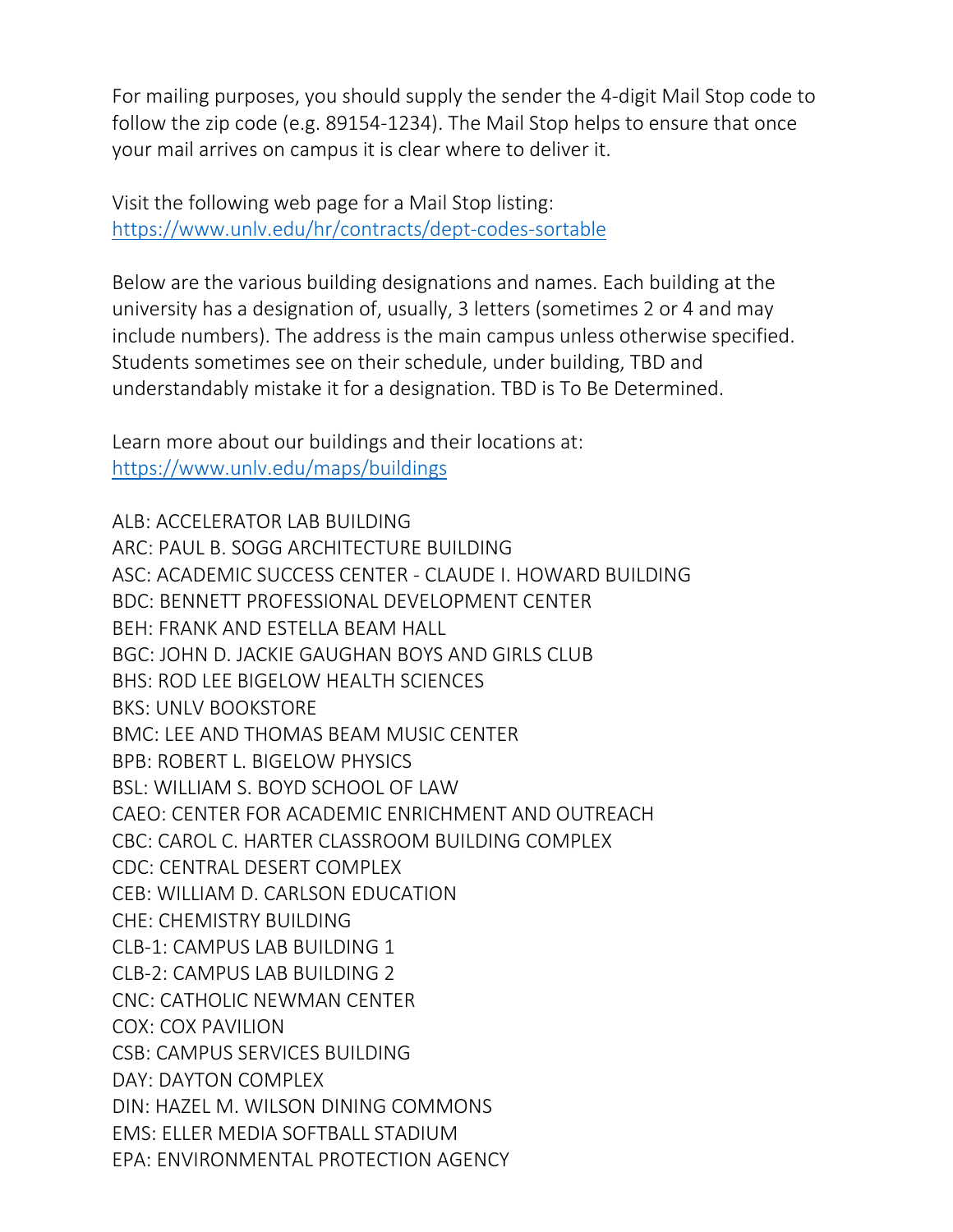FAB-1: FLAMINGO AUXILIARY BUILDING 1 FDH: FLORA DUNGAN HUMANITIES FFC: FERTITTA FOOTBALL COMPLEX FMA: FACILITIES MANAGEMENT ADMINISTRATION FND: FOUNDATIONS BUILDING FSS: HISTORIC FIFTH STREET SCHOOL FTC: FRANK AND VICKI FERTITTA TENNIS COMPLEX GRA: ARCHIE C. GRANT HALL GRS: GRADUATE ARTS STUDIOS GTW: UNIVERSITY GATEWAY BUILDING GUA: GREENSPUN HALL HAB-1: HARMON AUXILIARY BUILDING HBL: HIGH BAY LAB HCH: ARTEMUS W. HAM CONCERT HALL HEA: HOLBERT H. HENDRIX EDUCATION AUDITORIUM HFA: ALTA HAM FINE ARTS HOS: HOSPITALITY HALL HOU: HOUSSELS HOUSE HWB: HERMAN WESTFALL BUILDING JBT: JUDY BAYLEY THEATRE LAC: LIED ATHLETIC COMPLEX LBC: LYNN BENNETT EARLY CHILDHOOD EDUCATION CENTER LDS: LDS INSTITUTE OF RELIGION STUDENT CENTER LFG: LILLY FONG GEOSCIENCE LLB: LIED LIBRARY MAB-1: MARYLAND ADMINISTRATIVE BUILDING 1 MBC: ANTHONY AND LYNDY MARNELL III BASEBALL CLUBHOUSE MCB: THOMAS & MACK MOOT COURT MDC: MENDENHALL CENTER MPE: PAUL MCDERMOTT PHYSICAL EDUCATION COMPLEX MSB: ROBERT MILLER SOCCER BUILDING MSM-HRC: MARJORIE BARRICK MUSEUM OF ART / HARRY REID CENTER O&M: OPERATIONS AND MAINTENANCE PAR-100: PARADISE CAMPUS - BUILDING 100 PAR-101: PARADISE CAMPUS - BUILDING 101 PAR-200: PARADISE CAMPUS - BUILDING 200 PAR-300: PARADISE CAMPUS - BUILDING 300 PAR-400: PARADISE CAMPUS - BUILDING 400 PAR-500: PARADISE CAMPUS - BUILDING 500 PAR-600: PARADISE CAMPUS - BUILDING 600 PES: PARADISE ELEMENTARY SCHOOL PKG-1: COTTAGE GROVE PARKING GARAGE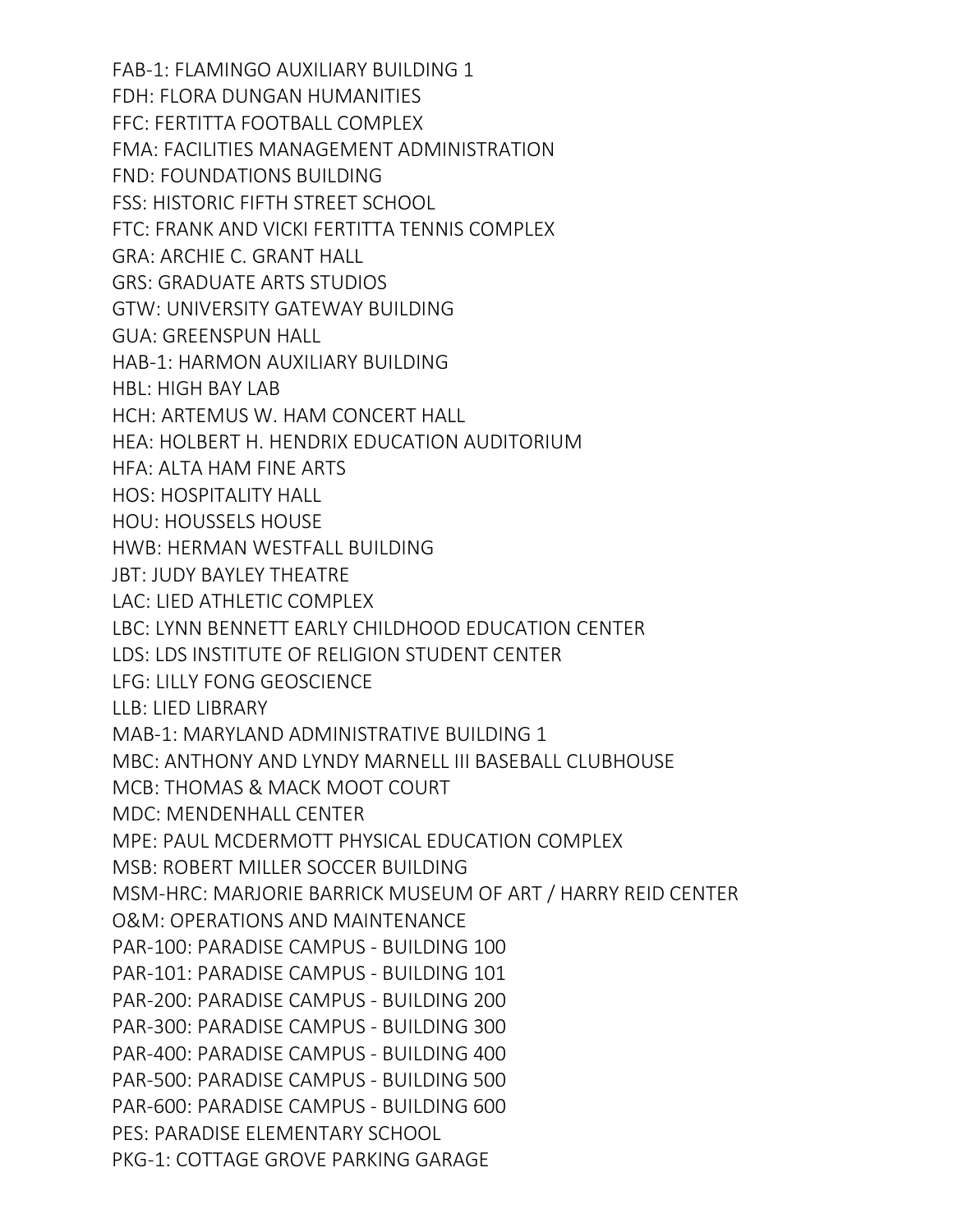PKG-2: TROPICANA PARKING GARAGE PKG-3: UNIVERSITY GATEWAY PARKING GARAGE PRO: PUBLICATIONS, REPROGRAPHICS, COPY CENTER PSB: CLAUDE I. HOWARD PUBLIC SAFETY RAB: RESEARCH ADMINISTRATION BUILDING RHW: GYM ROAD SOUTH RESIDENT SERVICES BUILDING RLL: BEVERLY ROGERS LITERATURE AND LAW BUILDING RPL: RADIATION PROTECTION LABORATORY RRC: REBEL RECYCLING CENTER RWC: STUDENT RECREATION AND WELLNESS CENTER SAM: STUDENT AFFAIRS MAINTENANCE SBS: SAM BOYD STADIUM SCS: SYSTEM COMPUTING SERVICES SEB: SCIENCE AND ENGINEERING BUILDING SFB: STAN FULTON BUILDING - INTERNATIONAL GAMING INSTITUTE SLC-A: SHADOW LANE DENTAL SCHOOL SLC-B: SHADOW LANE BIOTECH RESEARCH SLC-C: SHADOW LANE CAMPUS SERVICES SLC-D: SHADOW LANE ADVANCED DENTAL EDUCATION SOM-01: SCHOOL OF MEDICINE 01 SOM-02: SCHOOL OF MEDICINE 02 SOM-03: SCHOOL OF MEDICINE 03 SOM-05: SCHOOL OF MEDICINE 05 SOM-06: SCHOOL OF MEDICINE 06 SOM-07: SCHOOL OF MEDICINE 07 SOM-08: SCHOOL OF MEDICINE 08 SOM-09: SCHOOL OF MEDICINE 09 SOM-10: SCHOOL OF MEDICINE 10 SOM-11: SCHOOL OF MEDICINE 11 SOM-12: SCHOOL OF MEDICINE 12 SOM-13: SCHOOL OF MEDICINE 13 SOM-14: SCHOOL OF MEDICINE 14 SOM-15: SCHOOL OF MEDICINE 15 SOM-16: SCHOOL OF MEDICINE 16 SOM-17: SCHOOL OF MEDICINE 17 SOM-18: SCHOOL OF MEDICINE 18 SOM-19: SCHOOL OF MEDICINE 19 SOM-20: SCHOOL OF MEDICINE 20 SOU: SOUTH RESIDENTIAL COMPLEX SSC: STUDENT SERVICES COMPLEX STL: SCIENCE TEACHING LABS SU: STUDENT UNION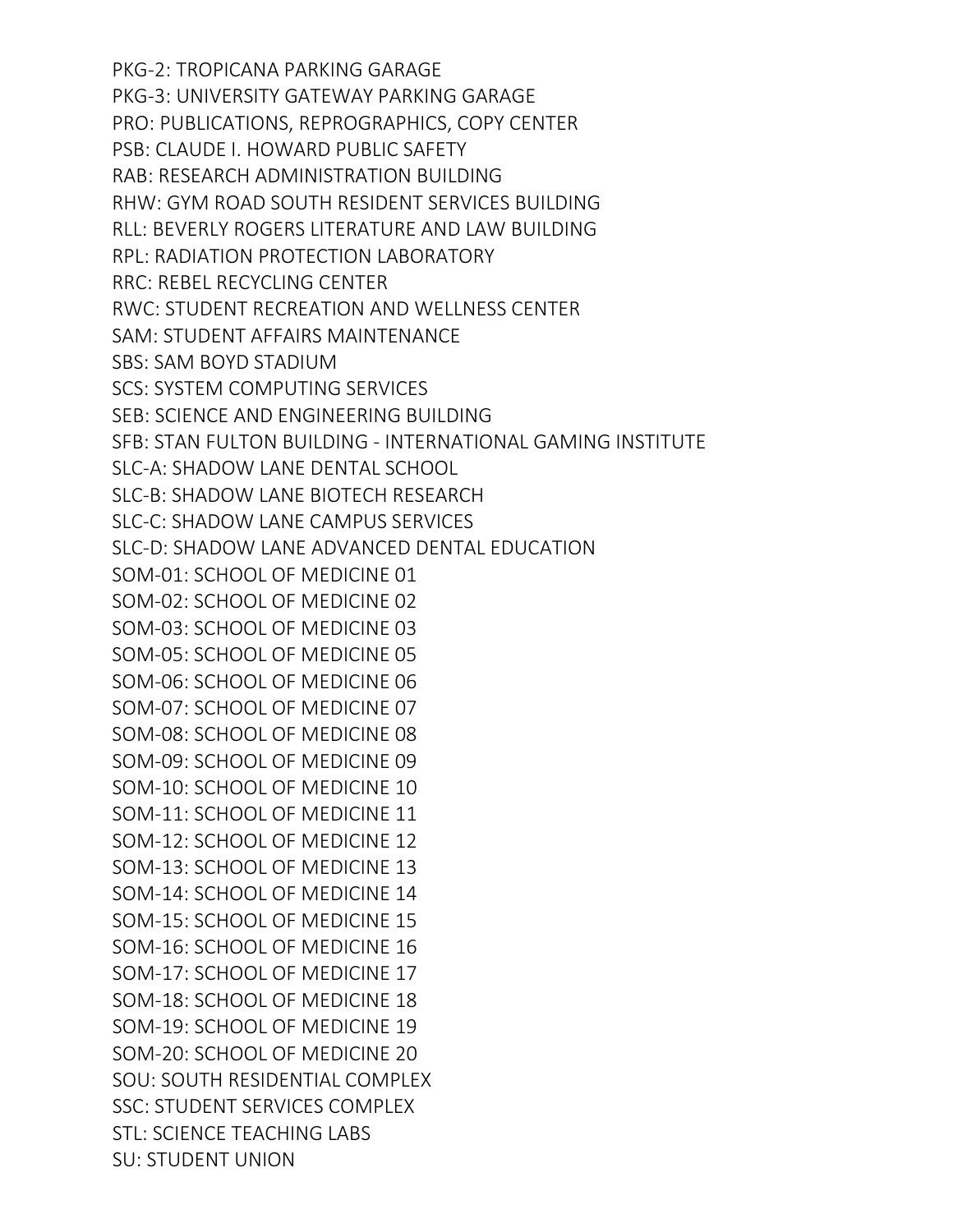SWC: SIDEWALK CAFÉ TAC: RICHARD TAM ALUMNI CENTER TAY: WILLIAM D. TAYLOR HALL TBE: THOMAS T. BEAM ENGINEERING COMPLEX TEC: TECHNOLOGY BUILDING TMC: THOMAS & MACK CENTER TMW: THOMAS & MACK WAREHOUSE TON: TONOPAH RESIDENCE COMPLEX TWH: THUNDER WAREHOUSE UAB: UNIVERSITY AUXILIARY BUILDING UCC: UCC RESIDENTIAL COMPLEX UNH: UNIVERSITY HALL USB: UNIVERSITY SYSTEMS BUILDING UTC: UNLV TRANSIT CENTER WBS: EARL E. WILSON BASEBALL STADIUM WHA: WHITE HALL ANNEX WHI: JUANITA GREER WHITE LIFE SCIENCES WRI: JOHN S. WRIGHT HALL WRL: EUGENE R. WARNER RESIDENTIAL LIFE BUILDING

## Campus Climate Survey

#### <https://www.unlv.edu/diversityinitiatives/climate-survey>

Creating a campus that is diverse, comfortable, and inclusive for all its members is a critical component of UNLV's strategic planning efforts.

The campus climate survey — which measures employee perception, satisfaction, and morale — serves as a barometer of university's diversity efforts and current state of affairs.

#### **CAPS**

#### *Counseling and Psychological Services (CAPS)* <http://www.unlv.edu/srwc/caps/about>

Pursuing a university education can be exciting and challenging. It can also be highly stressful since social and personal concerns can interfere with academic work and emotional well being. Student Counseling & Psychological Services (CAPS) is committed to helping students benefit fully from their college experience at UNLV. CAPS psychologists, psychiatrist, and counselors specialize in dealing with the problems commonly experienced by college students of all ages and backgrounds. CAPS staff collaborate with students to increase their self-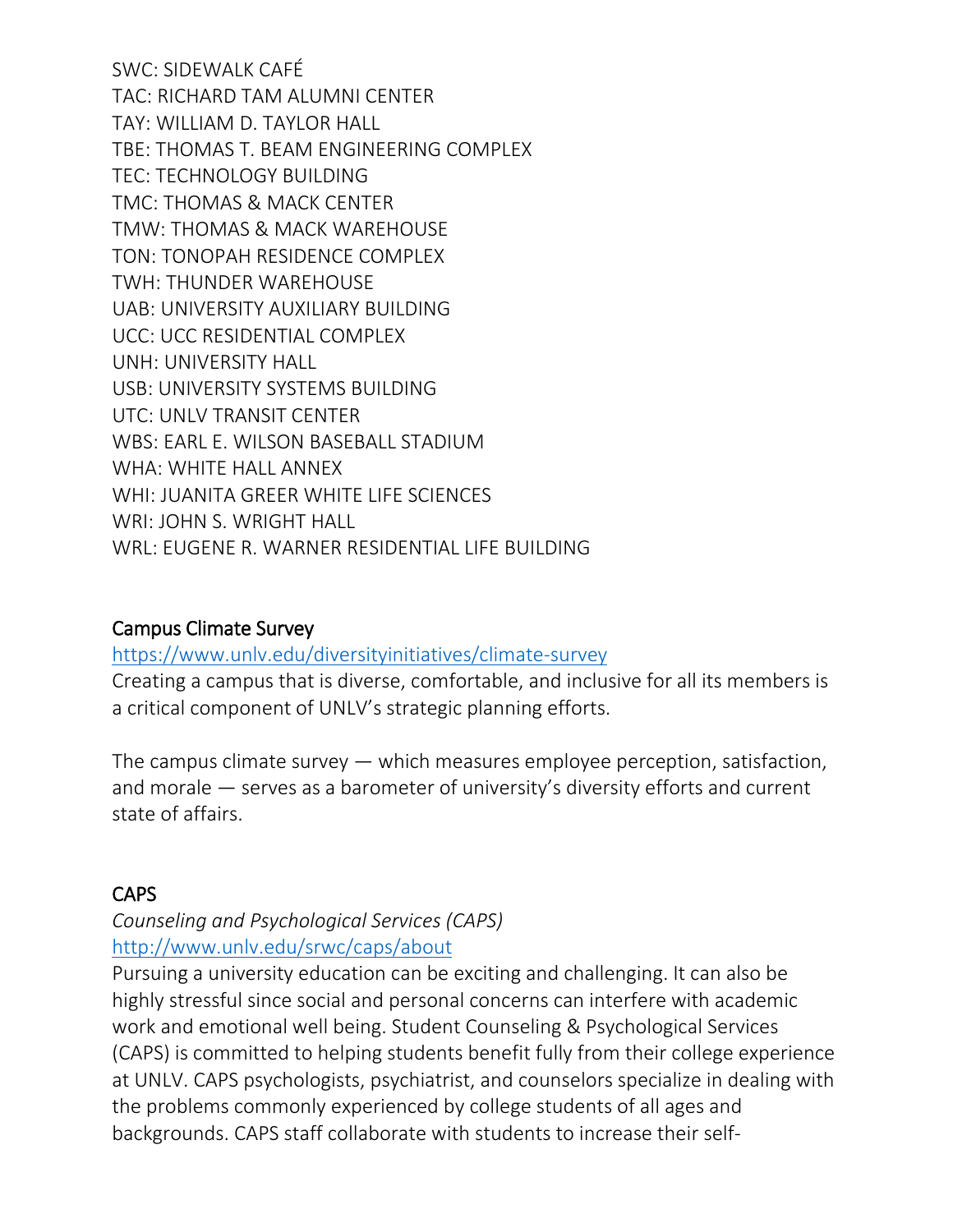understanding and develop the skills necessary to overcome personal concerns and achieve their academic goals.

To access services, admitted UNLV students who have paid their current Health Fee can call or walk-in to schedule an initial appointment during our regular hours, Monday through Thursday, 8:00 am to 6 pm and Friday, 9 am to 5 pm. On-call counselors are also available during open hours to meet with students who have urgent issues. All services are strictly confidential and include the following:

- Time-effective individual and group counseling
- Couples counseling (at least one member of the couple must be a currently enrolled UNLV student)
- Crisis assessment and intervention
- Medication evaluation and management
- Psychological assessment and testing
- Assessment and Treatment of eating disorders
- Drug and alcohol use assessment
- Consultation services for faculty, staff, and students
- Referrals to community services
- Educational outreach workshops and presentations

# Classified Staff Employees

Classified Staff employees range from hourly to salaried. Their job duties are often routine and follow a specific set of standards and rules.

Employees are encouraged to refer to the State of Nevada Employee Handbook. The Handbook provides an overview of important information related to employment.

<http://hr.nv.gov/>

Learn more about Classified Staff at UNLV by visiting the Classified Staff Council website: [www.unlv.edu/cscouncil](http://www.unlv.edu/cscouncil)

# COI

*Conflict of Interest*

<https://www.unlv.edu/research>

UNLV encourages and supports community and outside interactions of its faculty and staff. Real or perceived conflicts of interest become a concern because they can cause the public's confidence in the integrity of research activities and the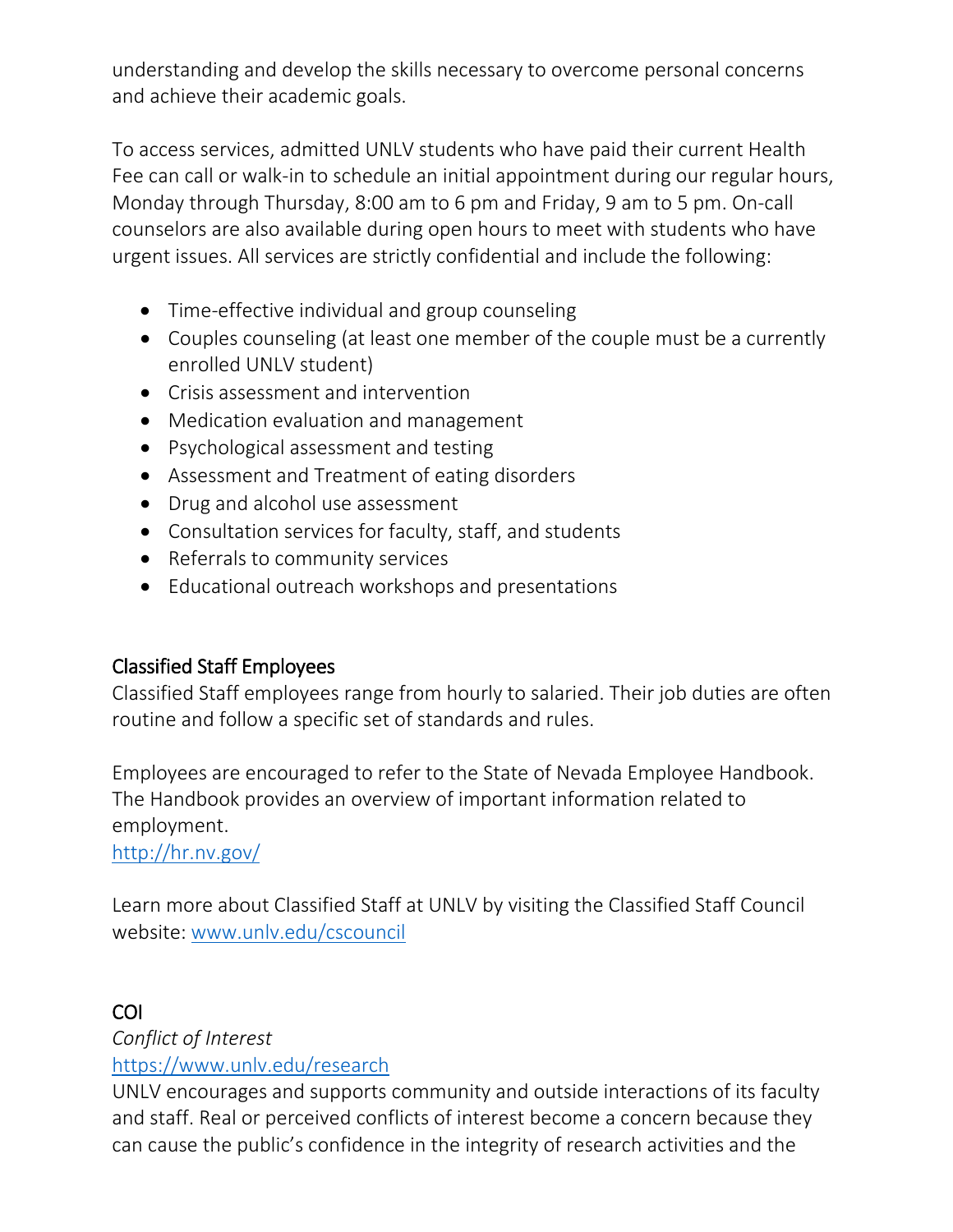institution to be questioned. UNLV must comply with federal, state, and NSHE regulations related to conflicts of interest and compensated outside services. Based on these requirements, all faculty and professional staff must identify all potential conflicts of interest and all compensated outside service through annual submission of a completed disclosure form. They must also submit an Outside Activity Request Form and obtain supervisor approval prior to either participating in any new activity that may lead to a conflict of interest, or agreeing to perform any new compensated outside service. Individuals affiliated with the university through sponsored projects must disclose potential conflicts of interest prior to their participation in such projects. The policy can be found at [www.unlv.edu/research/coi.](http://www.unlv.edu/research/coi) Additional information on the disclosure and review process is available in the Conflict of Interest Rules and Procedures.

# **COLA**

*College of Liberal Arts* or *Cost of Living Adjustment*

# Commencement

A graduation ceremony. Learn more about UNLV commencement at: [www.unlv.edu/commencement](https://www.unlv.edu/commencement)

# Contingent Worker

A contingent worker is someone who is employed through a third party agency to conduct work at UNLV.

# Course Prefixes

Use the following link to the course catalog to view the subject abbreviations: <https://catalog.unlv.edu/content.php?catoid=26&navoid=6059>

# CITI

*Collaborative Institutional Training Initiative* <https://www.unlv.edu/research/ORI-HSR/training>

All UNLV researchers are required to complete the Collaborative Institutional Training Initiative (CITI) course on "The Protection of Human Subjects" before a research protocol can be accepted for review by the IRB. This includes principal investigators, student investigators, and research team members.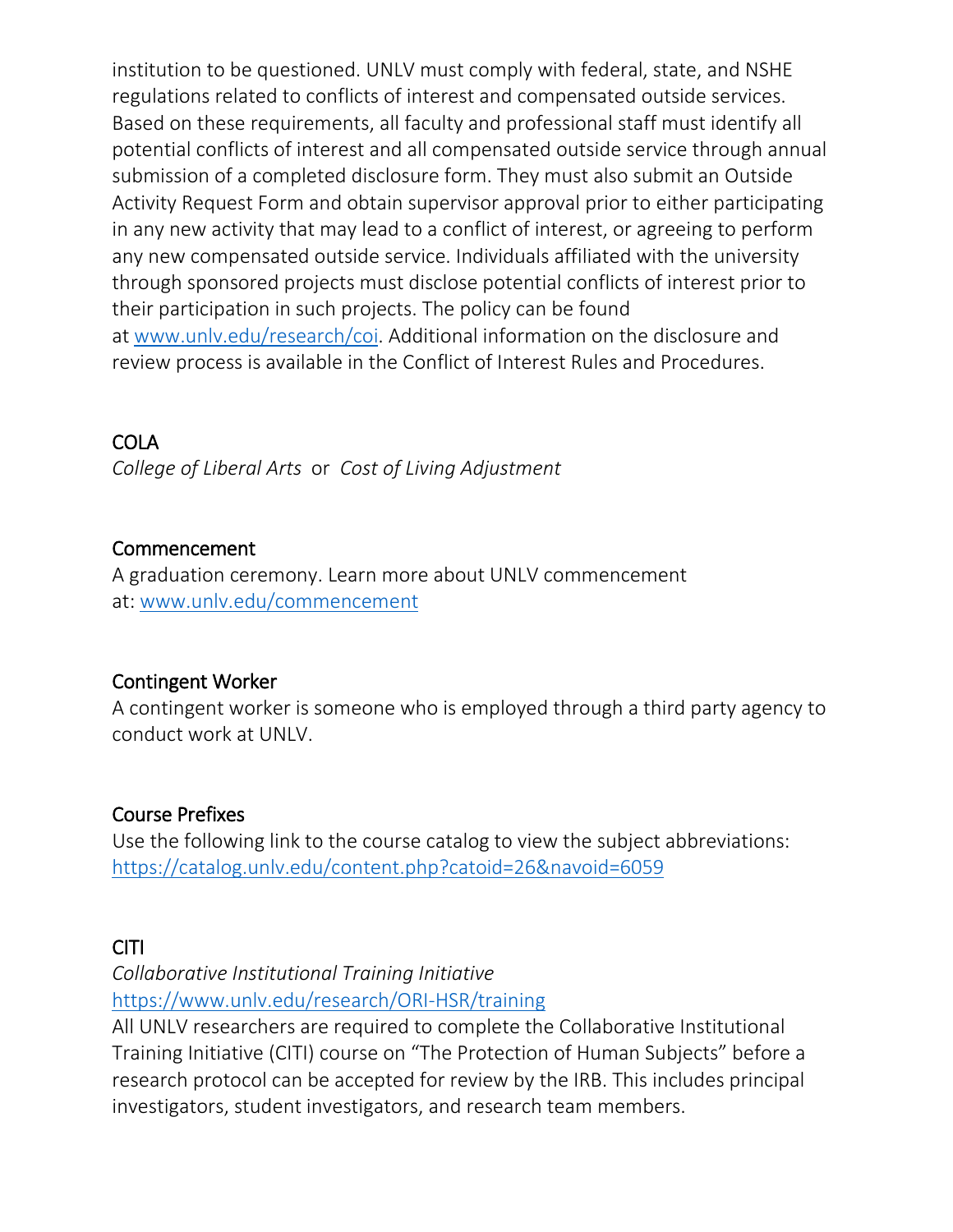## **CSUN**

## <https://www.unlv.edu/csun/about>

Consolidated Students of the University of Nevada, Las Vegas (CSUN) is UNLV's undergraduate student government. The purpose of CSUN is to represent the voice of students, build a campus community, and to create a memorable college experience for all UNLV Rebels.

CSUN has three branches: executive, legislative, and judicial. Each branch has its own set of responsibilities.

#### Curriculum

A program of study made up of a set of courses offered by a degree program.

# CV

*Curriculum Vitae*

A document that details your accomplishments similar to a resume, but longer. It is usually requested at academic institutions when applying for an academic position.

#### Dean

A title employed in academic institutions such as colleges and universities for a person with significant authority over a specific academic unit, area of concern, or both.

#### **Discipline**

An area of academic study.

#### **Dissertation**

An in-depth thesis on an original topic of research that is typically submitted and presented in the final stage of earning a doctorate.

#### Early Alert

Academic Success Center

#### <http://academicsuccess.unlv.edu/>

Instructional faculty often come across students whose academic performance causes concern. Faculty may click on the Alert Tab on their MyUNLV account to fill out form and staff from the Academic Success Center will make contact with the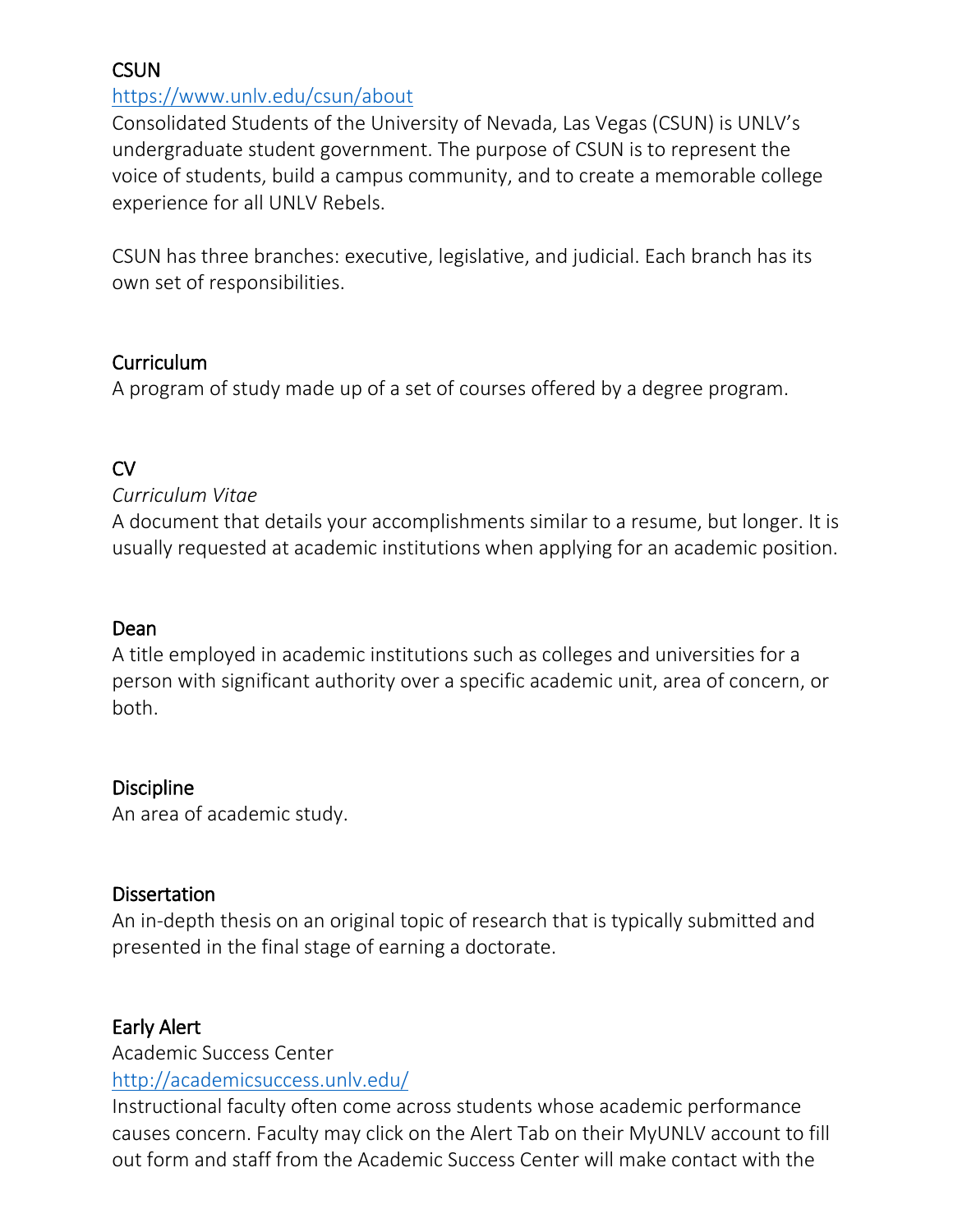student and provide an appropriate course of action to help the student succeed. By working together we can best support our students and help them persist and thrive. All faculty, part-time instructors, and teaching assistants are encouraged to use this service.

# ECC

## *Extra Contractual Compensation*

Compensation paid to an employee is considered "extra-contractual" if it is paid for services rendered during the base salary period; is payment in excess of the employee's stipulated salary; is paid in connection with approved "additional responsibilities/assignments;" and is paid from funds administered by the University.

# Employee ID

Your employee ID number is utilized as a substitute for your Social Security Number to help protect your identity and personal information. You will use your employee ID for university human resource and financial transactions. Your employee ID is a 9-digit number which includes 3 leading zeros (e.g. 000123456).

#### Locating your Employee ID

- Go to Workday
- Click the blue circle with the cloud in the top right corner
- Choose view profile immediate below your name
- Your Employee ID is located under Job Details

# FAFSA

#### *Free Application for Federal Student Aid*

The application used by the US government to determine the amount of financial aid a college/university student will receive in a given year.

Learn more about financial aid at UNLV: <https://www.unlv.edu/finaid> Learn more about FAFSA: <https://studentaid.ed.gov/sa/fafsa>

# F.A.S.T. Center

*Faculty and Staff Treatment Center* For UNLV faculty, staff, and dependents (age 5 years and older) <http://www.unlv.edu/srwc/faculty-staff-services>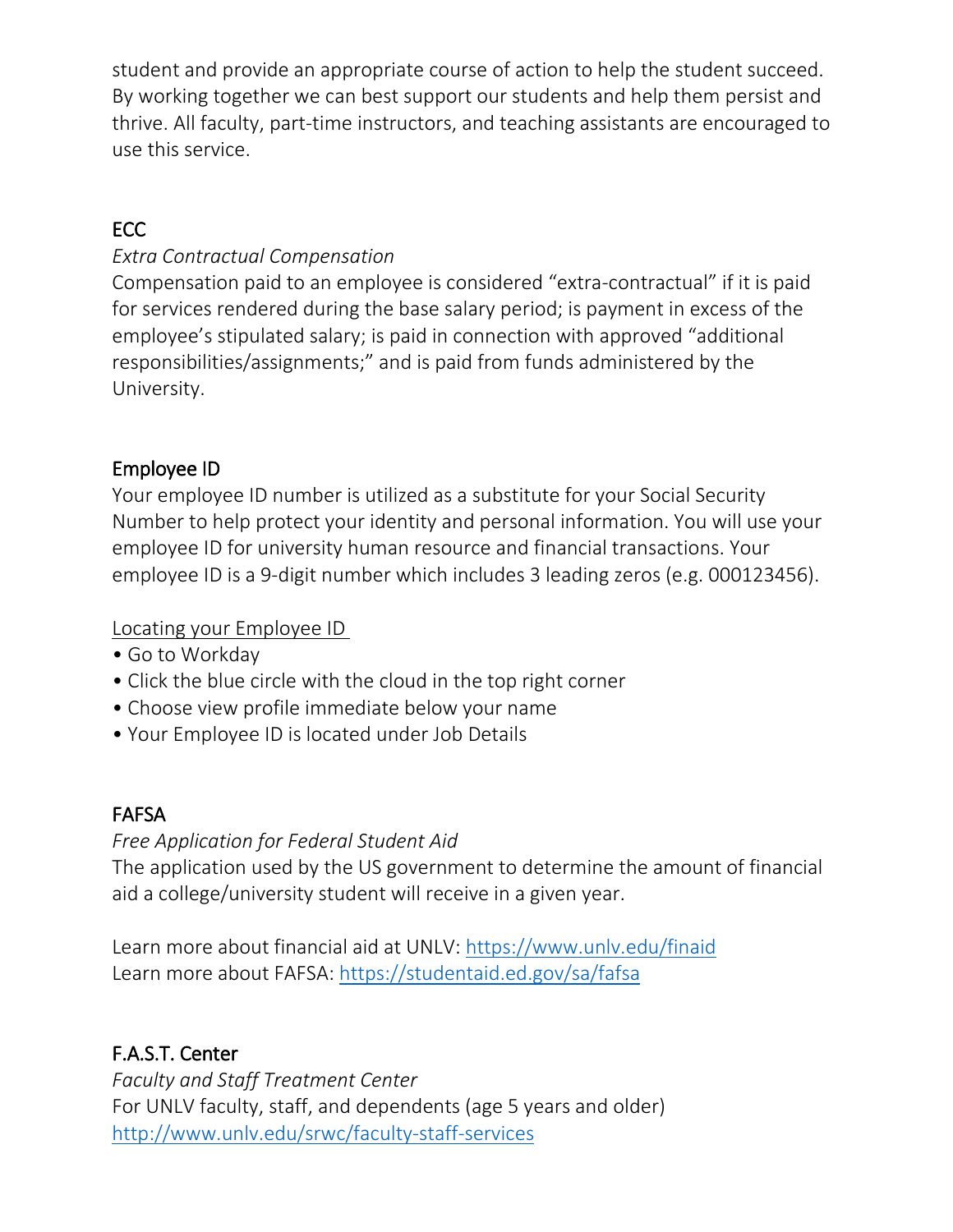# Medical Services

*Services provided include the diagnosis and treatment of various illnesses and injuries such as:*

- Cough, cold, and flu
- Sore throats and sinus infections
- Bronchitis and pneumonia
- Lacerations
- Allergies and asthma
- Sprains and strains
- Headaches and acute migraine
- Urinary tract infections
- Ear and eye infections
- Rashes and skin infections
- Heartburn and abdominal pain
- Lab tests (for patients 12 years and older) Tests may be ordered from FAST health care providers or community providers.
- Sports Physicals
- GYN exams and Pap Smears
- O.M.T. (Osteopathic Manipulative Treatment)
- Registered Dietitian (RD) Appointments: The dietitian is available to see current UNLV faculty, staff, and their eligible dependents over age 12
- Immunizations/vaccinations (for patients 12 years and older)
- MMR
- Tetanus/Diphtheria/Pertussis
- Hepatitis A
- Hepatitis B
- Hepatitis A/B
- Meningitis (A,C,W,Y or B)
- Influenza
- HPV (Gardasil)
- Pneumonia (Prevnar, Pneumovax)
- Shingles (Shingrix)
- Chickenpox (Varivax)

See your child's pediatrician or family practitioner for routine childhood immunizations.

On-site full service licensed pharmacy with prescription and over-the-counter medications. Prescriptions are accepted from on- and off -campus providers. <https://www.unlv.edu/studentwellness/pharmacy>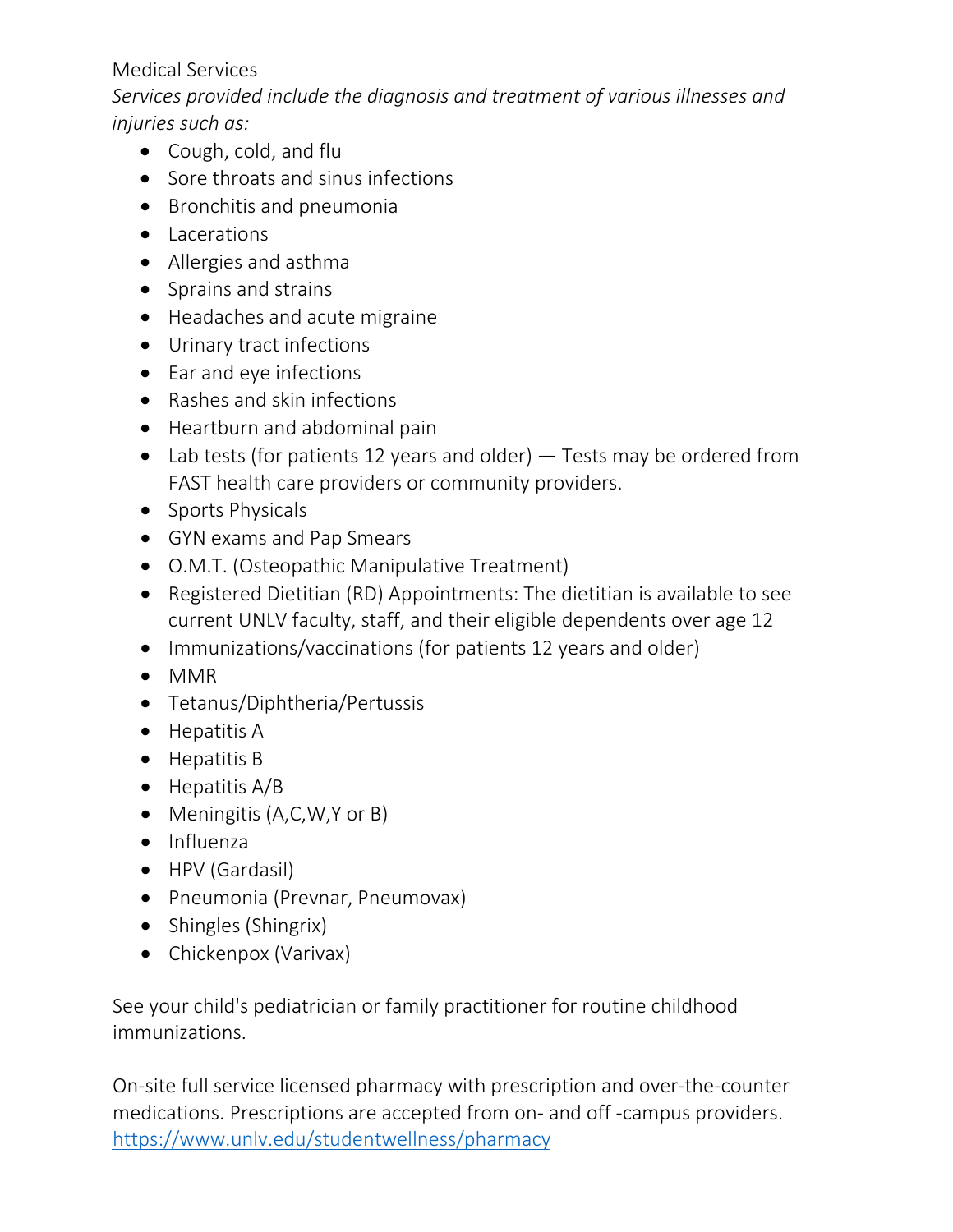# Fellowship

A study grant or financial assistance awarded by varying institutions such as educational institutions, the government, research centers, and hospitals. They are usually awarded to graduate students and are based on academic achievement.

## FERPA

# *Family Education Rights and Privacy Act of 1974* <http://www.unlv.edu/registrar/ferpa>

In accordance with the UNLV policy and the U.S. Family Education Rights and Privacy Act of 1974 (FERPA), UNLV vigorously protects the privacy of student education records. The university's policy is to comply fully with all provisions of the Act. Because of its complexity, faculty members with questions about what information can and cannot be released to students and others should direct their questions to the Registrar's Office. UNLV does not release private records of individual students, such as grades and class schedules, without prior written consent of the student.

As permitted under federal law, the sole exception to the above practice is the release of "directory" information considered to be public in nature and not generally deemed to be an invasion of privacy. At UNLV, the following categories are defined as "directory" information: Name, address, e-mail address, telephone number, dates of attendance, full-time/part-time status, academic major, college/school and grade level, heights and weights of members of athletic teams, academic honors, other academic institutions recently attended, participation in UNLV organizations, and degrees earned and dates attended.

Students have the right to request that UNLV not release directory information for commercial and/or noncommercial purposes. It is important for students to consider carefully the potential consequences of restricting the release of his/her directory information. For example, if students restrict release for noncommercial educational purposes, UNLV will be unable to place the student's name in publications such as honors and graduation programs; to confirm graduation and dates of attendance to potential employers; to verify enrollment with organizations such as insurance companies; or to send notifications about specialized scholarships.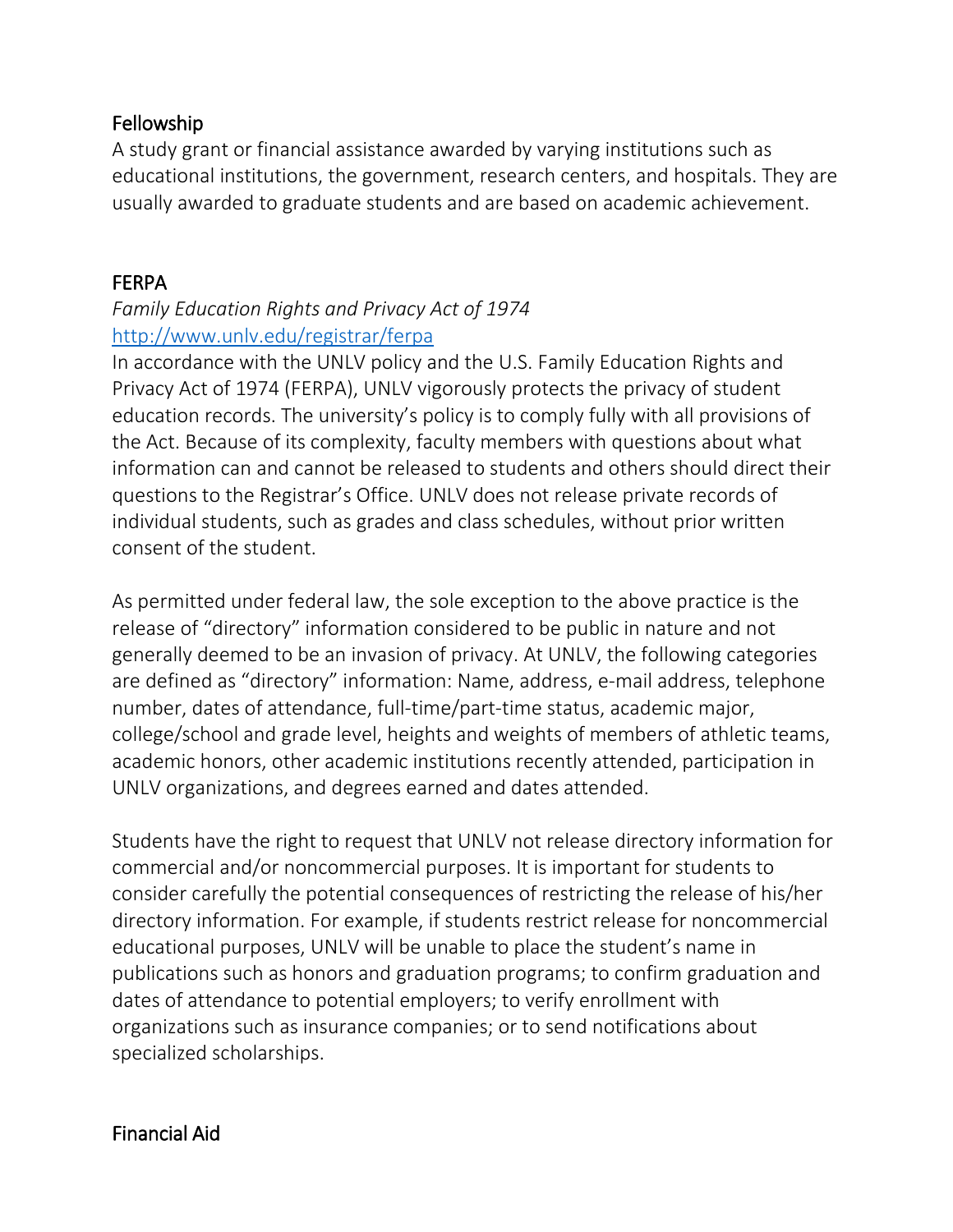A general term that includes all types of money offered to students to help them pay tuition, fees, and other educational expenses.

Learn more about financial aid at UNLV: <https://www.unlv.edu/finaid>

# Fiscal Year

The fiscal year is a period of time that is used for accounting purposes and preparing financial statements. The fiscal year is not the same as a regular calendar year. The fiscal year at UNLV is July 1 to June 30.

# **GA**

#### *Graduate Assistant*

A graduate student employed part-time to assist faculty in teaching, grading, and meeting with students.

#### Hey Reb

"From a winking wolf to a modern-day mountain man, UNLV's mascot has evolved over the years. But the one thing that's stayed the same is its representation of UNLV's "Rebel" spirit that people have come to know and love." Learn about the UNLV mascot Hey Reb! and the Rebels moniker

at: <https://www.unlv.edu/campuslife/mascot-nickname>

# IRB

#### *Institutional Review Board*

[https://www.unlv.edu/research/ORI-HSR/review-boards](https://www.google.com/url?q=https%3A%2F%2Fwww.unlv.edu%2Fresearch%2FORI-HSR%2Freview-boards&sa=D&sntz=1&usg=AFQjCNEgy-I1qcDjkeu4IAlzV9BVK3-ZKg)

The Institutional Review Board (IRB) is a committee designated to approve, monitor, and review biomedical and social/behavioral research involving human subjects in order to protect the rights and welfare of the research subjects. UNLV has two Institutional Review Boards: the Social/Behavioral Sciences IRB and the Biomedical Sciences IRB.

# Job Aid

Job aids are tools or devices that help people do their jobs. Memory joggers and instruction cards, for example, are job aids. The term includes anything which helps people complete their jobs successfully. Job aids help us avoid making mistakes. They also guide us through the necessary steps to complete a task.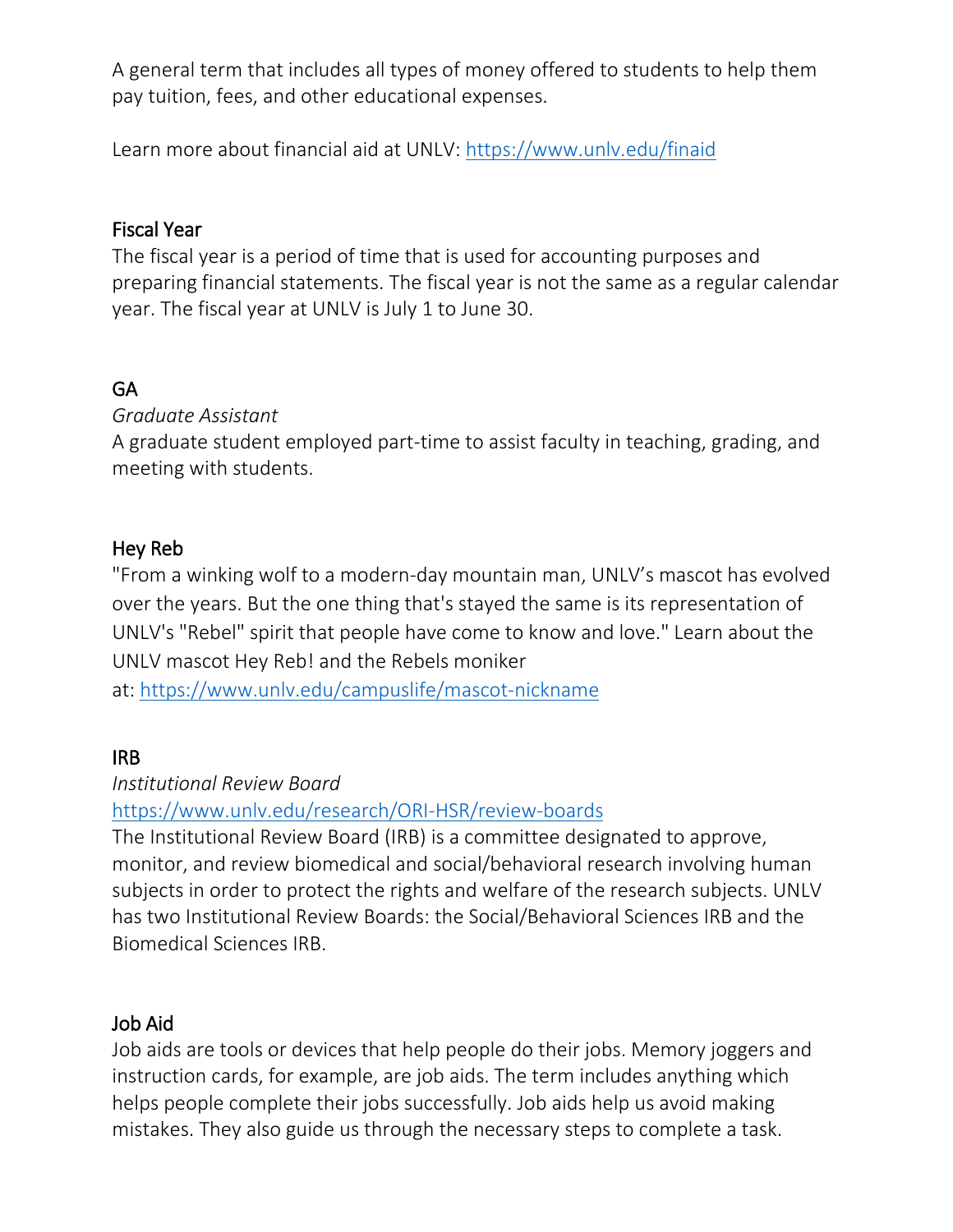# LOA and LOB

At UNLV we use the term LOA for Letter of Appointment. A Letter of Appointment is a type of employment contract. For some employees their Letter of Appointment contract includes health benefits. Our business process no longer uses the term LOB. LOB referred to a Letter of Appointment with Benefits. LOA could also mean Leave of Absence. If you are an employee with a Letter of Appointment contract, contact your department or Human Resources to learn more: <https://www.unlv.edu/hr>

# MSI

# *Minority-Serving Institution* <https://www.unlv.edu/diversityinitiatives/msi>

Minority-Serving Institutions (MSIs) are U.S colleges and universities that enroll a high percentage of minority students. Because minority populations have experienced disproportionate barriers to higher education, the federal government provides financial support through various titles of the Higher Education Act. MSIs include Historically Black Colleges and Universities (HBCUs) and Hispanic-Serving Institutions (HSIs), as well as colleges and universities with high enrollments of Native Americans, Asian Americans and Native American Pacific Islanders, and Alaska Natives and Native Hawaiians.

# MTA

# *Management Training Academy*

The Office of Human Resources has developed a training service to provide clear standardized expectations and development opportunities for all university employees who manage and supervise others.

# NAC

*Nevada Administrative Code* <https://www.leg.state.nv.us/>

# NSHE

*Nevada System of Higher Education* The Nevada System of Higher Education (formerly the University and Community College System of Nevada) is governed by a thirteen-member Board of Regents along with the guidance of a Chancellor;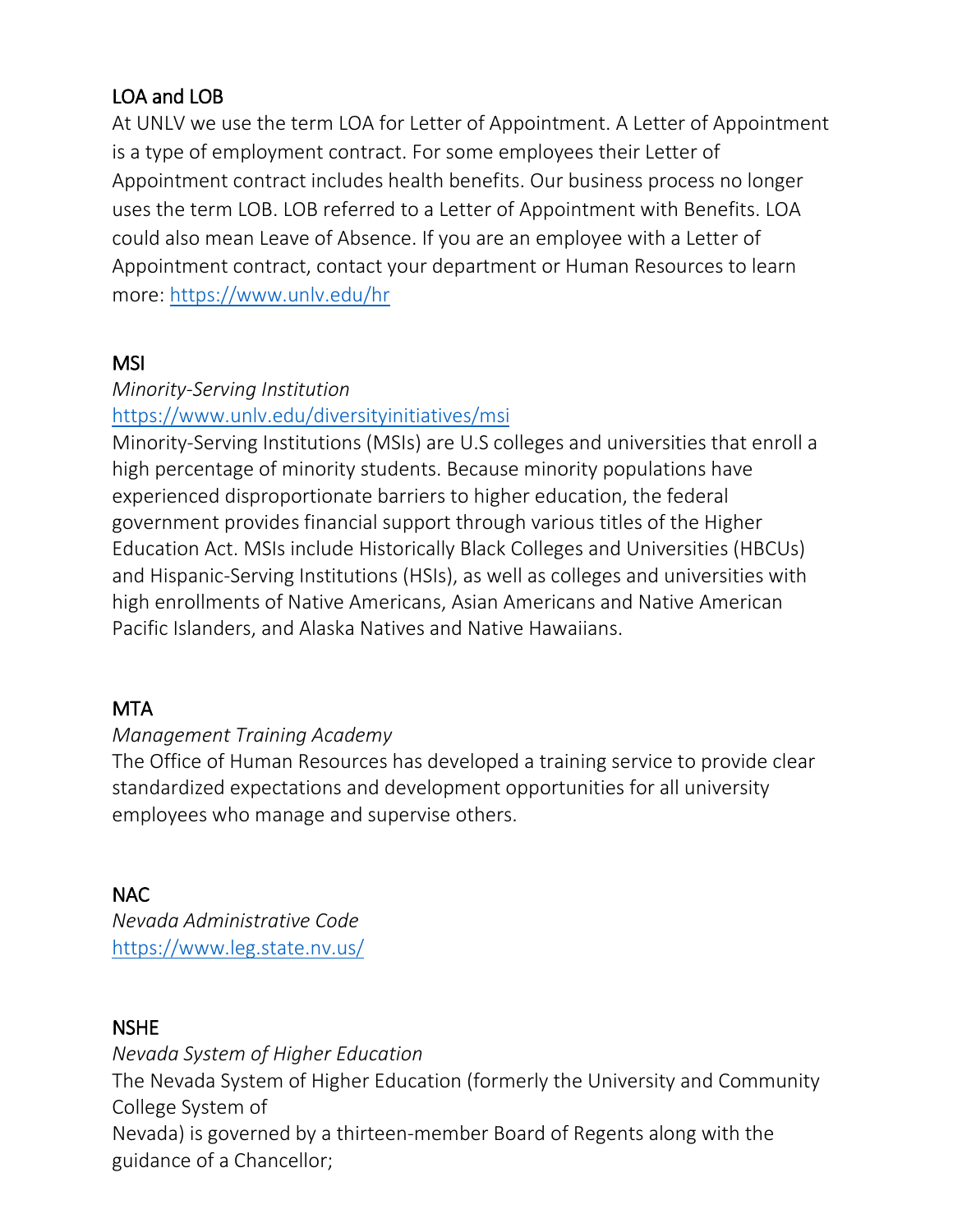Executive Vice Chancellor and Chief Counsel; Vice Chancellor for Academic and Student Affairs; Vice

Chancellor and Chief Operating Officer; Vice Chancellor for Finance; and Vice Chancellor for Technology.

These officers oversee the administration of eight system institutions listed below.

University of Nevada, Las Vegas – UNLV - <http://www.unlv.edu/> University of Nevada, Reno – UNR - <http://www.unr.edu/> Nevada State College at Henderson – NSCH - <http://www.nsc.nevada.edu/> College of Southern Nevada – CSN - <http://www.csn.edu/> Desert Research Institute (Reno and Las Vegas) – DRI - <http://www.dri.edu/> Great Basin College (Elko, Nevada) – GBC - <http://www.gbcnv.edu/> Truckee Meadows Community College (Reno, Nevada) – TMCC - <http://www.tmcc.edu/> Western Nevada College (Carson City, Nevada) – WNC - <http://www.wnc.edu/>

Typically, the Board holds four regular meetings each year in addition to committee meetings. The Board meetings are rotated among the campuses throughout the state. All regular and committee meetings are open to the public and agendas and minutes are posted on the NSHE web site.

See the Board of Regents Handbook at:

[http://system.nevada.edu/Nshe/index.cfm/administration/board](http://system.nevada.edu/Nshe/index.cfm/administration/board-ofregents/handbook/)[ofregents/handbook/](http://system.nevada.edu/Nshe/index.cfm/administration/board-ofregents/handbook/)

# NSHE ID

Your NSHE ID number is a system-wide unique identifier for each student and employee within the Nevada System of Higher Education. Your NSHE ID will provide continuity and security for individuals when dealing with system-wide issues and software applications. Regardless of how many NSHE institutions you attend or are employed at, your NSHE ID will always remain the same. Your NSHE ID is a 10-digit number (e.g. 8000123456).

Locating your NSHE ID

- Go to Workday
- Click the blue circle with the cloud in the top right corner
- Choose view profile immediate below your name
- Click Actions
- Mouse over Personal Data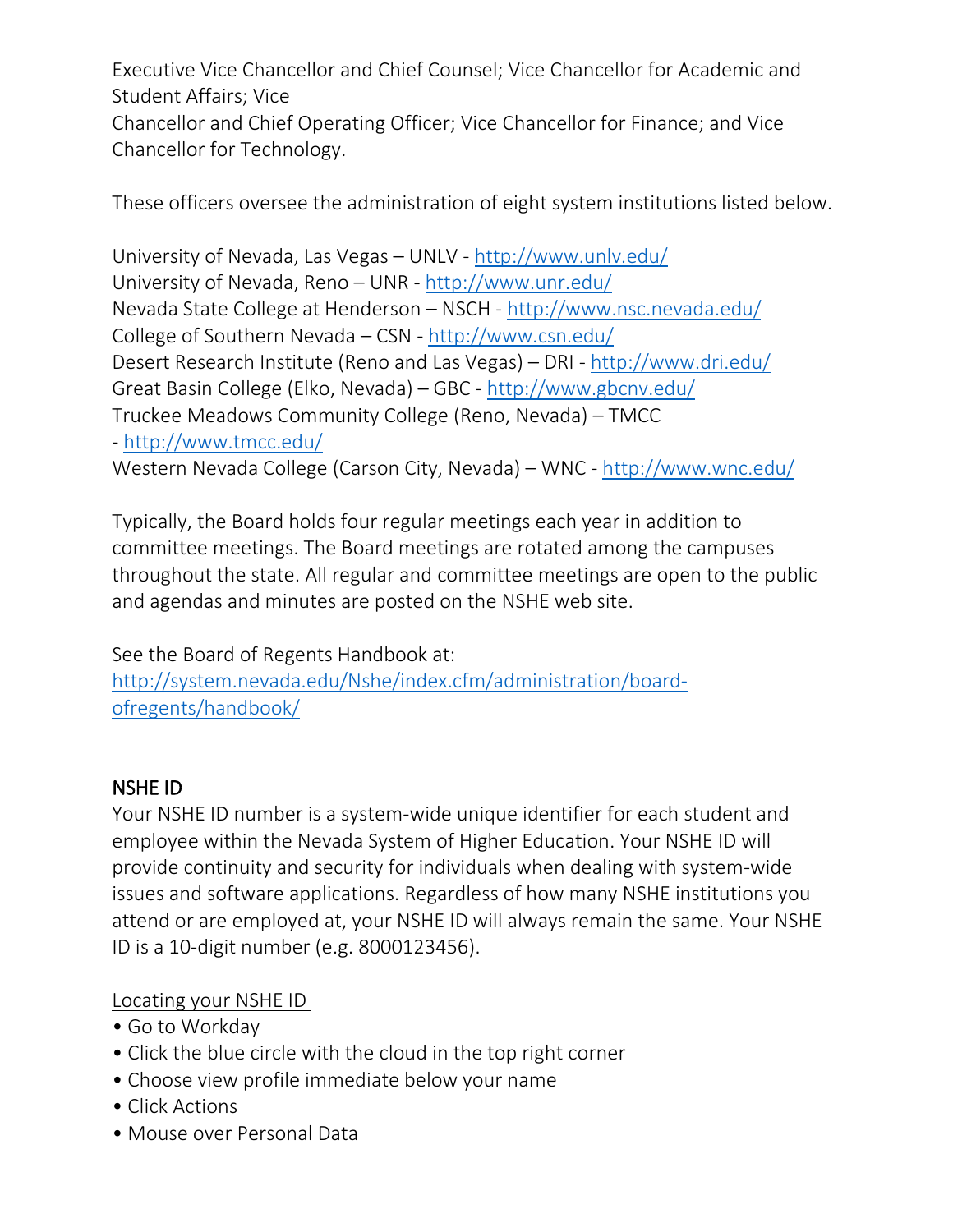- Click View My ID Information
- Select Other IDs

#### PAP

#### Period Activity Pay <https://www.unlv.edu/workday/faqs>

It is used to pay PTIs (Part Time Instructors), Overload, and LOA (Letter of Appointment) Salaried Instruction For and Not For Credit. It is used to pay a lumpsum over a period of time, and is administered outside of the formal compensation package. Examples include payments to academics for overloads or teaching courses. The lump-sum payment will be equally distributed over the pay cycles included in the payment time-frame.

#### Postdoc

#### *Postdoctoral Scholar*

A recent doctorate degree recipient engaged in a temporary period of mentored research, scholarly training, or teaching in order to acquire professional skills.

#### Provost

#### <https://www.unlv.edu/provost>

The senior academic/administrative officer immediately following the university president.

#### **PSLF**

#### *Public Service Loan Forgiveness*

[https://studentloans.gov/myDirectLoan/pslfFlow.action#!/pslf/launch](https://www.google.com/url?q=https%3A%2F%2Fstudentloans.gov%2FmyDirectLoan%2FpslfFlow.action%23!%2Fpslf%2Flaunch&sa=D&sntz=1&usg=AFQjCNEp0KE0QdaFcGsF2S6-PdVWkFw6Fg)

The Public Service Loan Forgiveness (PSLF) Program forgives the remaining balance on your Direct Loans after you have made 120 (10 years) qualifying payments under a qualifying repayment plan while working full-time for a qualifying employer. However, your loan will only be forgiven if you meet all PSLF Program eligibility conditions.

#### RebelMail

#### [http://rebelmail.unlv.edu](http://rebelmail.unlv.edu/)

RebelMail is UNLV's official email system for students and one of the primary ways for students to receive official university communications: information about deadlines, major campus events and announcements. All UNLV students receive a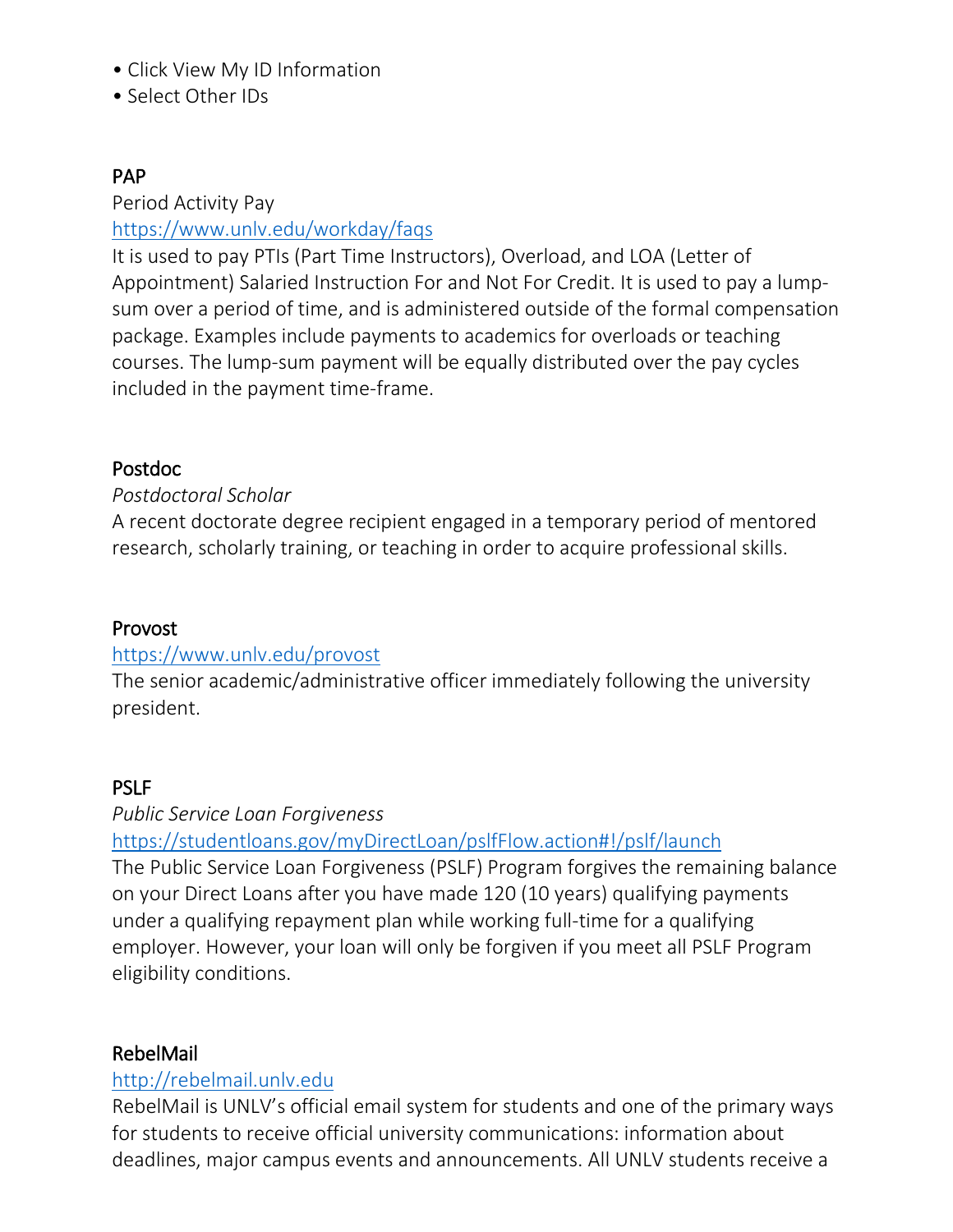RebelMail account upon admittance. University policy requires that UNLV employees send email to students using their RebelMail accounts.

#### RHA

*Residence Hall Association*

<https://involvementcenter.unlv.edu/organization/unlvrha>

The UNLV Residence Hall Association (RHA) plans fun activities for multiple identities of students living on campus, advocates on behalf of residents to administration, and creates stronger community ties through leadership conferences.

## **SEND**

Student E-Newsletters from Departments <https://www.it.unlv.edu/send>

A web-based program that collects messages posted, and then creates enewsletters for students. Messages can be targeted for students in a specific college and a specific department. A weekly collective e-mail is sent to students with content that is relevant to them, making communication more streamlined and efficient.

Facilitators manage this process. Messages for a given week are reviewed by a facilitator who then approves the messages and sends the collective e-newsletter to students. Each college assigns its own facilitator.

# School Colors

Primary Color Palette <https://www.unlv.edu/identity/colors>

#### **SCARLET**

Our most widely used color is UNLV scarlet. It can stand alone in any marketing application for any audience. The broad definition of scarlet is "a brilliant red color with a tinge of orange." It is associated with concepts like courage and passion. It is bold, proud, and rebellious. It stands out in a crowd, quickens the pulse, and causes an emotional reaction when viewed. At UNLV, scarlet speaks to our passion for life, action, and, of course, rebellion. We display it proudly and use it to support and accelerate our communications and marketing.

GRAY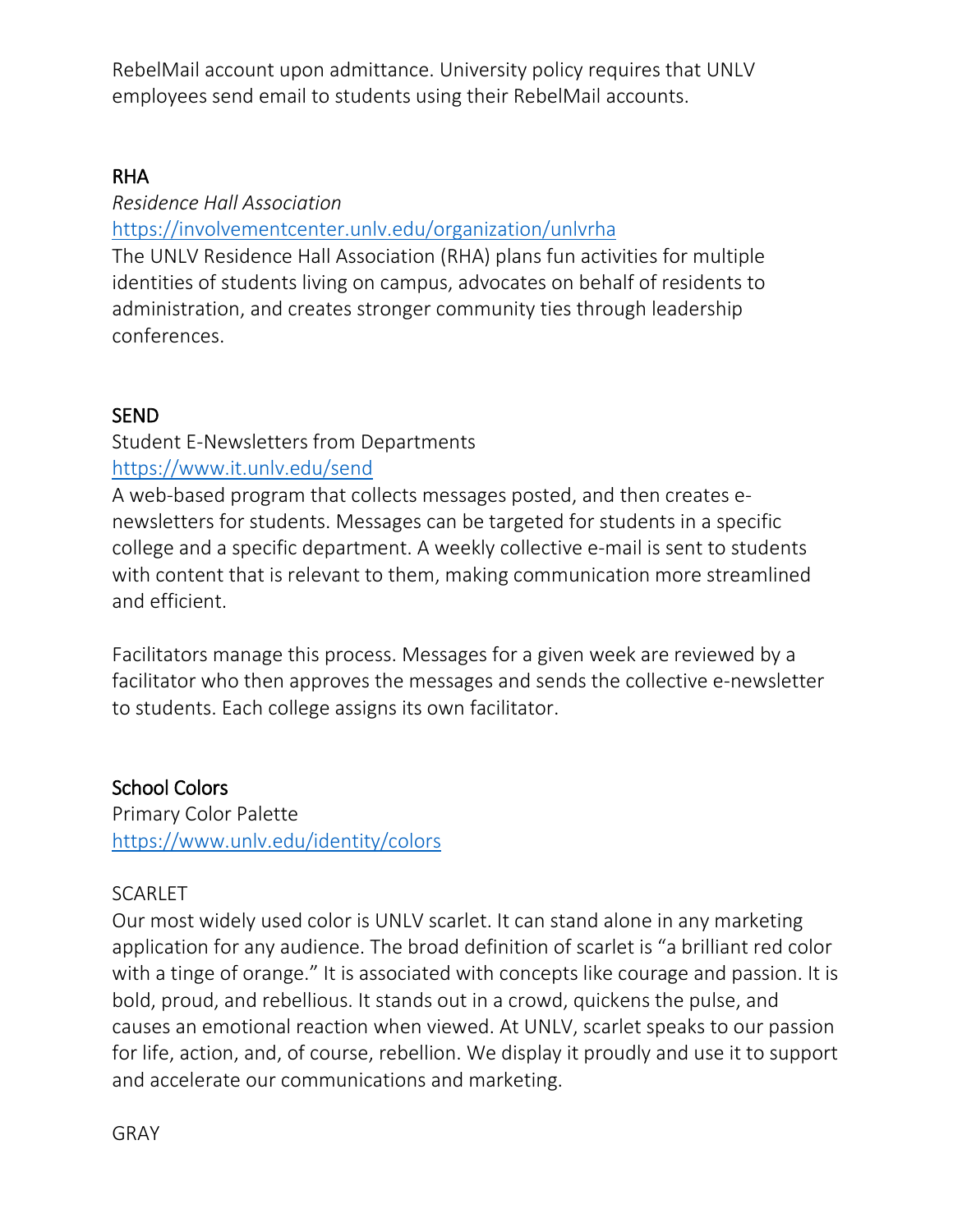Our UNLV gray is best used as an accent color rather than as the dominant color in a design.

## DARK ACCENT

An alternate, dark accent version of both the scarlet and the gray provide added dimension and depth when designing visuals. This darker accent version is not to be used in place of the primary scarlet.

#### **Tenure**

#### <https://www.aaup.org/issues/tenure>

According to the American Association of University Professors, the principal purpose of tenure is to safeguard academic freedom, which is necessary for all who teach and conduct research in higher education. When faculty members can lose their positions because of their speech, publications, or research findings, they cannot properly fulfill their core responsibilities to advance and transmit knowledge.

#### **Thesis**

A formal piece of writing on a specific topic required for a degree.

# TOEFL

#### *Test of English as a Foreign Language*

A standardized exam that determines English proficiency of non-native speakers of English wishing to enroll in English-speaking universities.

# Top Tier

The UNLV Top Tier Initiative is an extension of our vision of being recognized as one of the top American research universities, as designated by the Carnegie Classification of Institutions of Higher Education as a Very High Research Activity University.

#### Top Tier Mission

UNLV's diverse faculty, students, staff, and alumni promote community well-being and individual achievement through education, research, scholarship, creative activities, and clinical services. We stimulate economic development and diversification, foster a climate of innovation, promote health, and enrich the cultural vitality of the communities that we serve.